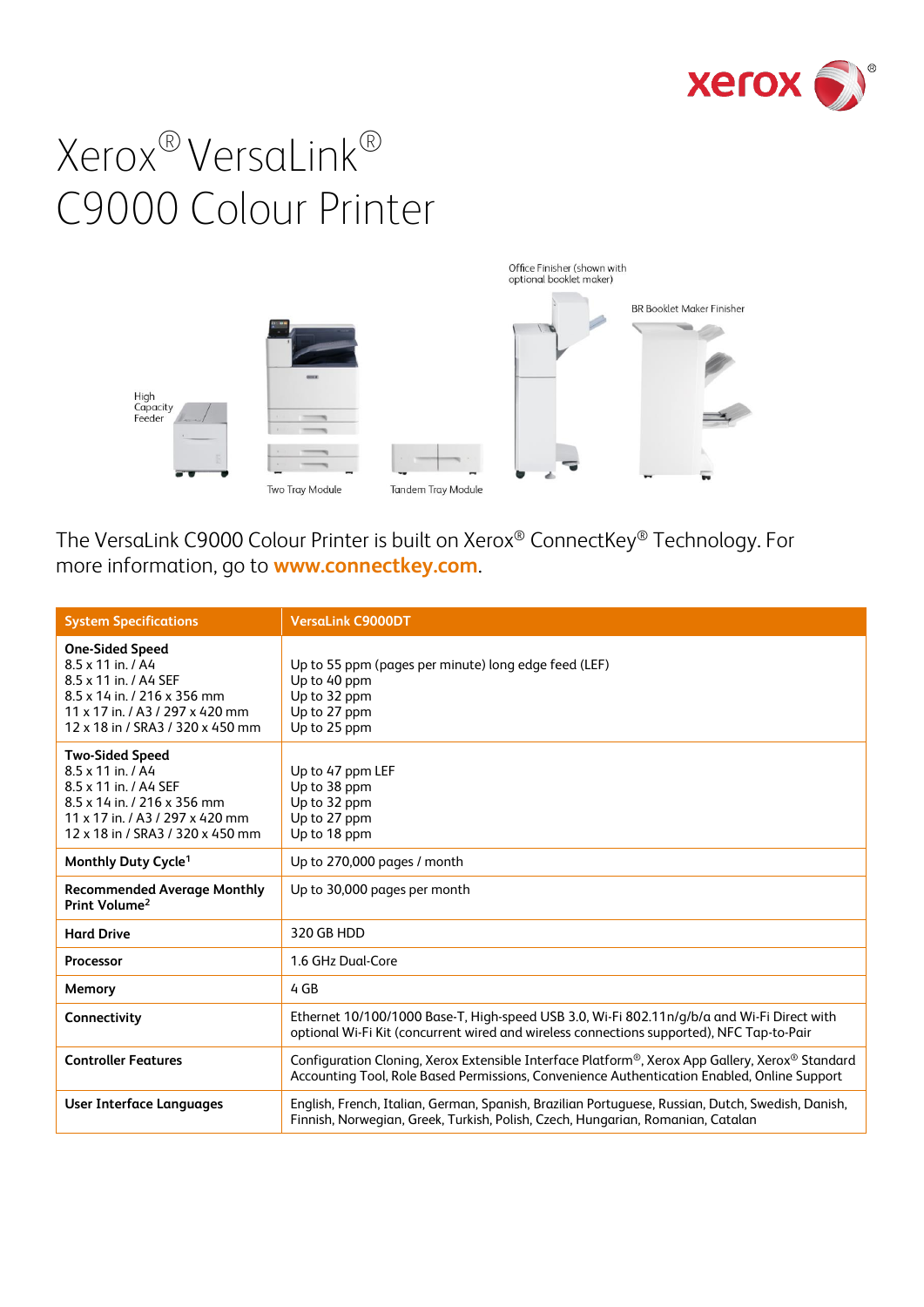| <b>Device Specifications</b>                     |                                                                                                                                            |                                                                          |                      |                     |
|--------------------------------------------------|--------------------------------------------------------------------------------------------------------------------------------------------|--------------------------------------------------------------------------|----------------------|---------------------|
| <b>Electrical Requirements</b>                   |                                                                                                                                            |                                                                          |                      |                     |
| <b>North America</b>                             | Voltage: 110-127V +/-10%<br>Frequency: 50/60 Hz +/-3 %, 12A                                                                                |                                                                          |                      |                     |
| <b>Europe and Other Geographies</b>              | Voltage: 220-240V +/- 10%<br>Frequency: 50/60 Hz +/-3 %, 10A                                                                               |                                                                          |                      |                     |
| <b>Power Consumption</b>                         |                                                                                                                                            |                                                                          |                      |                     |
| Printing <sup>3</sup>                            | For 110V: 2.85 kWh<br>For 220V: 2.82 kWh                                                                                                   |                                                                          |                      |                     |
| Standby Mode <sup>3</sup>                        | 110V: 75.3 Watts or less<br>220V: 73.8 Watts or less                                                                                       |                                                                          |                      |                     |
| Sleep Mode <sup>3</sup>                          | 110V: 0.48 watts or less<br>220V: 0.53 watts or less                                                                                       |                                                                          |                      |                     |
| <b>Operating Environment</b>                     |                                                                                                                                            |                                                                          |                      |                     |
| <b>Required Temperature Range</b><br>(Storage)   |                                                                                                                                            | Below 48° C, and in compliance with MN2-810.13                           |                      |                     |
| <b>Required Temperature Range</b><br>(Operating) |                                                                                                                                            | 50° to 83° F (10° to 28° C) Must be 28° C or below if humidity is at 85% |                      |                     |
| <b>Required Relative Humidity</b>                |                                                                                                                                            | 15% to 85% Must be 62.5% or below at 32°C                                |                      |                     |
| <b>Sound Power Levels</b>                        | Printing: 6.83 B(A) or less<br>Standby: 3.24 B(A) or less<br>Full System (including finisher)<br>Printing: 7.64 B(A)<br>Standby: 3.38 B(A) |                                                                          |                      |                     |
| <b>Sound Pressure Levels</b>                     | Printing: 58.2 dB or less<br>Standby: 15.1 dB or less<br>Full System (including finisher)<br>Printing: 58.1 dB<br>Standby: 15.3 dB         |                                                                          |                      |                     |
| <b>Boot Time</b><br>(from Off to UI Ready)       | Less than 60 seconds                                                                                                                       |                                                                          |                      |                     |
| <b>Warm-up Time</b><br>(from Sleep to UI Ready)  | Less than 16 seconds                                                                                                                       |                                                                          |                      |                     |
| <b>Dimensions and Weight</b><br>(Unpackaged)     | Width                                                                                                                                      | <b>Depth</b>                                                             | <b>Height</b>        | Weight              |
| VersaLink C9000/DT                               | 24.4 in. / 620 mm                                                                                                                          | 28.5 in. / 723 mm                                                        | 31.9 in. / 809.3 mm  | 178 lb. / 80.8 kg   |
| Two Tray Module                                  | 26.3 in. / 668.5 mm                                                                                                                        | 28.5 in. / 723 mm                                                        | 10.3 in. / 261.2 mm  | 60.0 lb. / 27.2 kg  |
| <b>Tandem Tray Module</b>                        | 26.3 in. / 668.5 mm                                                                                                                        | 28.5 in. / 723 mm                                                        | 10.3 in. / 261.2 mm  | 74.5 lb. / 33.8 kg  |
| <b>High Capacity Feeder</b>                      | 15.3 in. / 389 mm                                                                                                                          | 23.7 in. / 602.9 mm                                                      | 15.0 in. / 380.01 mm | 63.9 lb. / 29.0 kg  |
| Office Finisher                                  | 39.8 in. / 1012.0 mm                                                                                                                       | 21.7 in. / 552 mm                                                        | 39.8 in. / 1012 mm   | 61.7 lb. / 28.0 Kg  |
| Booklet Maker (Office Finisher)                  | 39.8 in. / 1012.0 mm                                                                                                                       | 23.5 in. / 597 mm                                                        | 42.5 in. / 1080 mm   | 20.3 lb. / 9.2 Kg   |
| <b>BR Booklet Maker Finisher</b>                 | 48.1 in. / 1221.4 mm                                                                                                                       | 28.5 in. / 723 mm                                                        | 41.5 in. / 1055.1 mm | 134.3 lb. / 60.9 Kg |
| <b>Dimensions and Weight</b><br>(Packaged)       | Width                                                                                                                                      | <b>Depth</b>                                                             | <b>Height</b>        | Weight              |
| VersaLink C9000/DT                               | 32.8 in. / 833 mm                                                                                                                          | 28.2 in. / 717 mm                                                        | 33.4 in. / 852 mm    | 209.4 lb. / 95 kg   |
| <b>High Capacity Feeder</b>                      | 20.7 in. / 526 mm                                                                                                                          | 29.8 in. / 756 mm                                                        | 19.3 in. / 491 mm    | 74.3 lb. / 33.7 kg  |
| <b>Two Tray Module</b>                           | 32.7 in. / 830 mm                                                                                                                          | 33.5 in. / 850 mm                                                        | 15.75 in. / 400 mm   | 72.7 lb. / 33 kg    |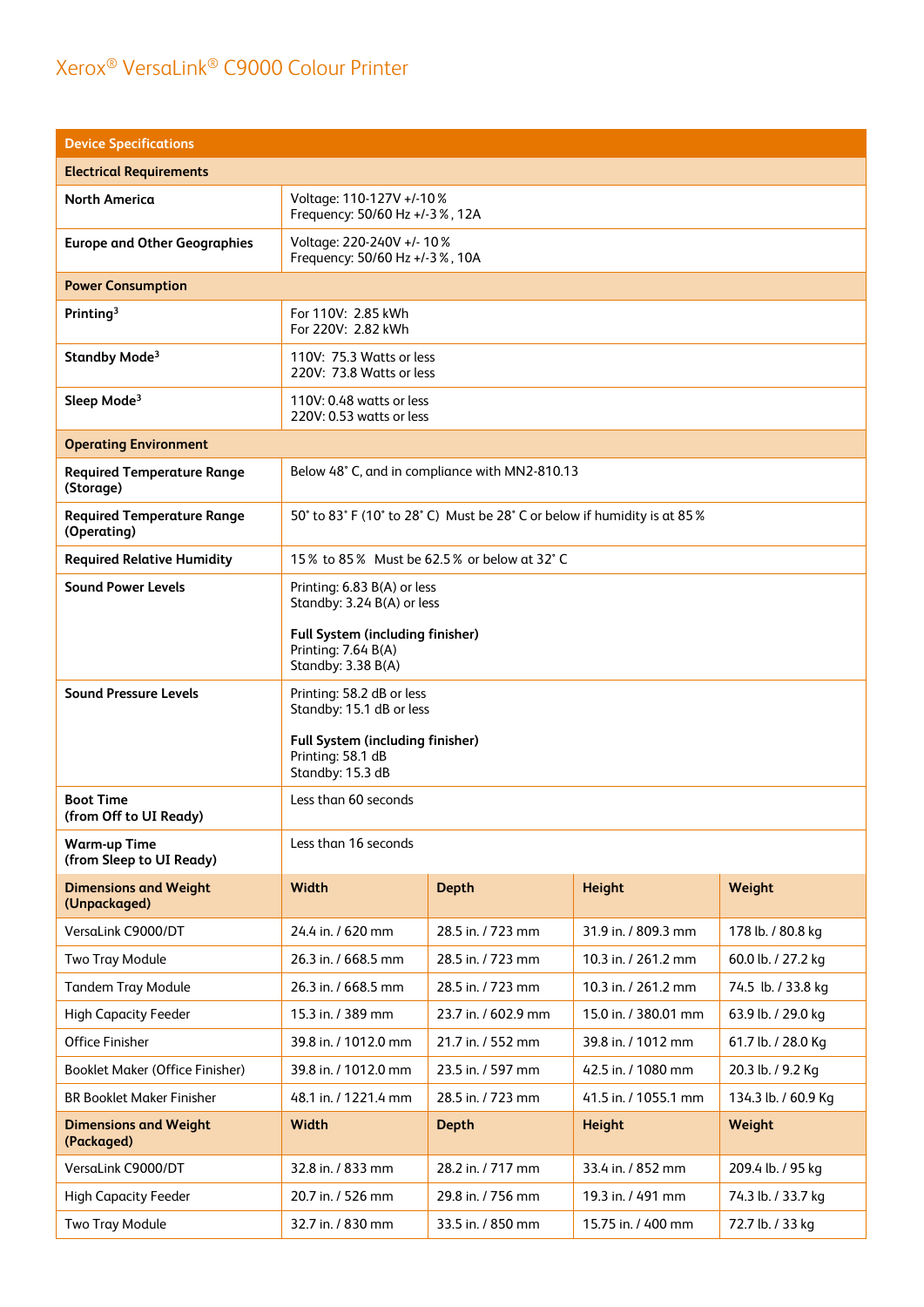| <b>Tandem Tray Module</b>                                                            | 32.7 in. / 830 mm                                                                                                                                                                                                                                                                                                                                                                                                                                                                                                                                                                                                                                                                                                                                                                                                                                                                                                                                                                                                                                  | 33.5 in. / 850 mm                                                                                                                                                                           | 15.75 in. / 400 mm | 86 lb. / 39 kg    |
|--------------------------------------------------------------------------------------|----------------------------------------------------------------------------------------------------------------------------------------------------------------------------------------------------------------------------------------------------------------------------------------------------------------------------------------------------------------------------------------------------------------------------------------------------------------------------------------------------------------------------------------------------------------------------------------------------------------------------------------------------------------------------------------------------------------------------------------------------------------------------------------------------------------------------------------------------------------------------------------------------------------------------------------------------------------------------------------------------------------------------------------------------|---------------------------------------------------------------------------------------------------------------------------------------------------------------------------------------------|--------------------|-------------------|
| <b>Office Finisher</b>                                                               | 27.2 in. / 690 mm                                                                                                                                                                                                                                                                                                                                                                                                                                                                                                                                                                                                                                                                                                                                                                                                                                                                                                                                                                                                                                  | 40.2 in. / 1021 mm                                                                                                                                                                          | 25.7 in. / 654 mm  | 82 lb. / 37 kg    |
| <b>Booklet Maker Finisher</b>                                                        | 20 in. / 507 mm                                                                                                                                                                                                                                                                                                                                                                                                                                                                                                                                                                                                                                                                                                                                                                                                                                                                                                                                                                                                                                    | 30 in. / 761 mm                                                                                                                                                                             | 17.2 in. / 437 mm  | 31 lb. / 14 kg    |
| <b>BR Booklet Maker Finisher</b>                                                     | 30 in. / 764 mm                                                                                                                                                                                                                                                                                                                                                                                                                                                                                                                                                                                                                                                                                                                                                                                                                                                                                                                                                                                                                                    | 30.5 in. / 774 mm                                                                                                                                                                           | 47.4 in. / 1203 mm | 169.7 lb. / 77 kg |
| Horizontal Transport for BR Booklet<br><b>Maker Finisher</b>                         | 21 in. / 533 mm                                                                                                                                                                                                                                                                                                                                                                                                                                                                                                                                                                                                                                                                                                                                                                                                                                                                                                                                                                                                                                    | 23.1 in. / 589 mm                                                                                                                                                                           | 12.6 in. / 319 mm  | 14.3 lb. / 6.5 kg |
| <b>Certifications</b>                                                                |                                                                                                                                                                                                                                                                                                                                                                                                                                                                                                                                                                                                                                                                                                                                                                                                                                                                                                                                                                                                                                                    |                                                                                                                                                                                             |                    |                   |
| To view the latest list of certifications, go to www.xerox.com/OfficeCertifications. |                                                                                                                                                                                                                                                                                                                                                                                                                                                                                                                                                                                                                                                                                                                                                                                                                                                                                                                                                                                                                                                    |                                                                                                                                                                                             |                    |                   |
| <b>Print</b>                                                                         |                                                                                                                                                                                                                                                                                                                                                                                                                                                                                                                                                                                                                                                                                                                                                                                                                                                                                                                                                                                                                                                    |                                                                                                                                                                                             |                    |                   |
| <b>First-print-out Time</b>                                                          | As fast as 10.5 seconds colour                                                                                                                                                                                                                                                                                                                                                                                                                                                                                                                                                                                                                                                                                                                                                                                                                                                                                                                                                                                                                     |                                                                                                                                                                                             |                    |                   |
|                                                                                      | As fast as 10 seconds black                                                                                                                                                                                                                                                                                                                                                                                                                                                                                                                                                                                                                                                                                                                                                                                                                                                                                                                                                                                                                        |                                                                                                                                                                                             |                    |                   |
| <b>Print Resolution</b>                                                              | Up to 1200 x 2400 dpi                                                                                                                                                                                                                                                                                                                                                                                                                                                                                                                                                                                                                                                                                                                                                                                                                                                                                                                                                                                                                              |                                                                                                                                                                                             |                    |                   |
| <b>Page Description Languages</b>                                                    | Adobe <sup>®</sup> PostScript <sup>®</sup> 3 <sup>™</sup><br>PCL <sup>®</sup> 5e, 6<br><b>PDF</b><br><b>XPS</b><br><b>TIFF</b><br><b>JPEG</b><br>$HP-GL$                                                                                                                                                                                                                                                                                                                                                                                                                                                                                                                                                                                                                                                                                                                                                                                                                                                                                           |                                                                                                                                                                                             |                    |                   |
| <b>Colour Management</b>                                                             |                                                                                                                                                                                                                                                                                                                                                                                                                                                                                                                                                                                                                                                                                                                                                                                                                                                                                                                                                                                                                                                    | Embedded spot colour table with the ability to swap out PANTONE <sup>®</sup> approved colour table,<br>Custom spot colour editor, optional Xerox® Precise Colour Management System software |                    |                   |
| <b>Maximum Print Area</b>                                                            |                                                                                                                                                                                                                                                                                                                                                                                                                                                                                                                                                                                                                                                                                                                                                                                                                                                                                                                                                                                                                                                    |                                                                                                                                                                                             |                    |                   |
| <b>Print Features</b>                                                                | 4 mm from lead edge of paper, 2 mm from Side and Trail edges of paper<br><b>Application Defaults</b><br>Banner Pages Enable / Disable<br><b>Bi-directional Real-time Status</b><br><b>Booklet Layout</b><br>Colour Adjustments (lightness, contrast, saturation, colour balance)<br><b>Colour Correction</b><br>Draft Mode<br>Finishing (requires finishing)<br>Fit to new paper size<br>Job Identification (Print ID or Banner, Print ID in margins on first page only or all pages)<br>Job Monitoring (Client or Local User Interface)<br>N-up Page Layout (up to 16 pages per sheet)<br><b>Paper Selection by Attribute</b><br><b>Personal Print</b><br>Print Around Enable / Disable<br>Print from USB<br><b>Run Black</b><br>Sample Set<br>Saved Job<br>Scaling<br>Secure Print<br><b>Skip Blank Pages</b><br>Special Pages (exception page programming: covers, inserts, exceptions pages)<br><b>Store and Recall Driver Settings</b><br><b>Stored Jobs Deletion</b><br>Two-sided Printing (as default)<br>Watermark (predefined and custom) |                                                                                                                                                                                             |                    |                   |
| <b>Print from USB</b>                                                                | Allows walk-up printing from Type A USB port<br>Supports direct printing from computer via Type B USB port<br>Supported file formats: PDF, JPEG, TIFF, XPS, PDF/A                                                                                                                                                                                                                                                                                                                                                                                                                                                                                                                                                                                                                                                                                                                                                                                                                                                                                  |                                                                                                                                                                                             |                    |                   |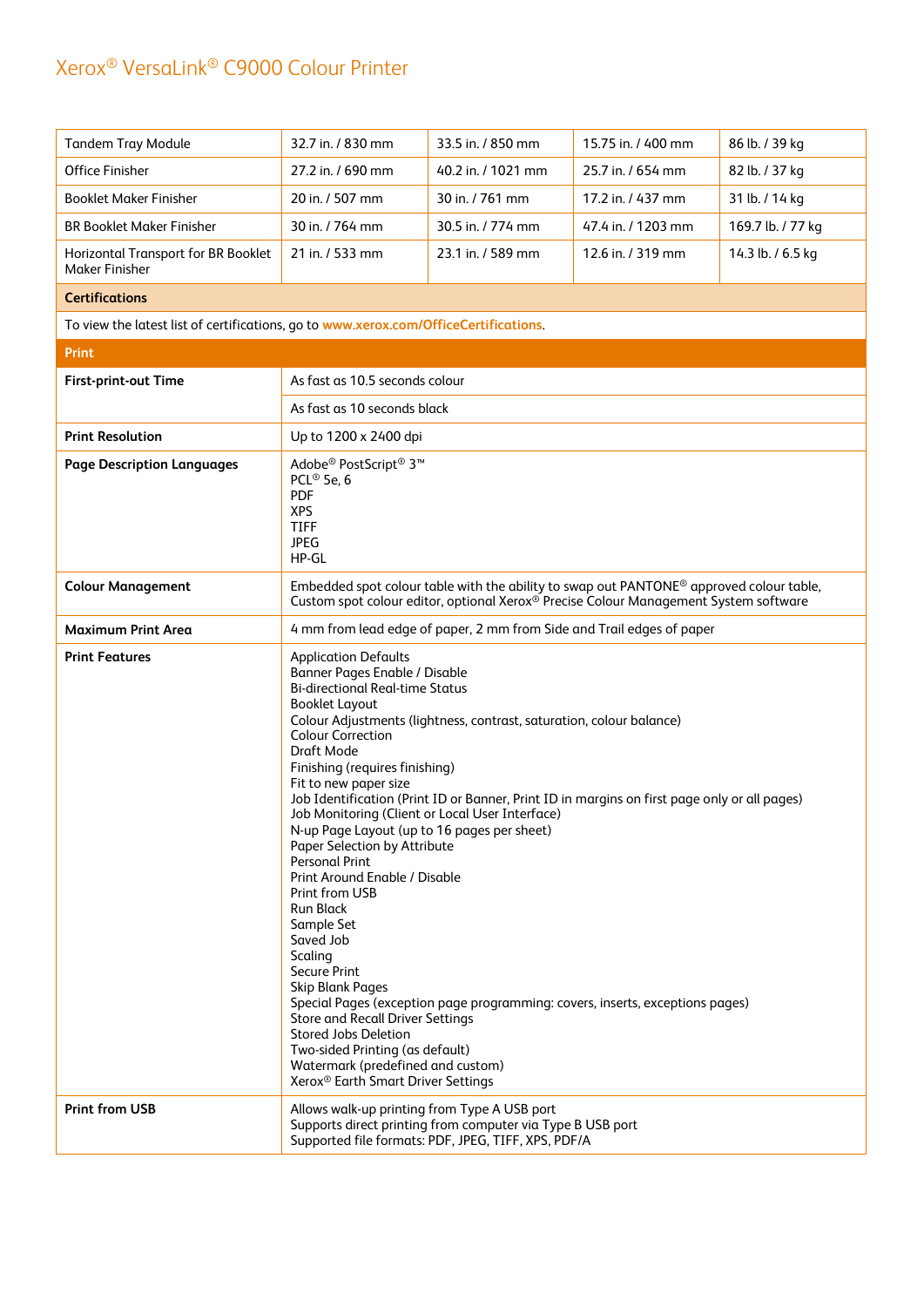| <b>Operating Systems</b>                                                                                         | Windows <sup>®</sup> 7, 8, 8.1, 10<br>Windows Server 2008 SP2, Server 2008 R2 SP1, Server 2012, Server 2012 R2, Server 2016<br>macOS <sup>®</sup> 10.11, 10.12, 10.13<br>Citrix®<br>Redhat <sup>®</sup> Enterprise Linux <sup>®</sup><br>Fedora Core<br><b>IBM® AIX®</b><br>HP-UX®<br>Oracle <sup>®</sup> Solaris<br><b>SUSE®</b><br><b>SAP®</b><br>Note: For information about supported versions for the above operating systems, please visit our<br>Drivers & Downloads page and specify your device at www.support.xerox.com.                                                                                                                                                                          |
|------------------------------------------------------------------------------------------------------------------|-------------------------------------------------------------------------------------------------------------------------------------------------------------------------------------------------------------------------------------------------------------------------------------------------------------------------------------------------------------------------------------------------------------------------------------------------------------------------------------------------------------------------------------------------------------------------------------------------------------------------------------------------------------------------------------------------------------|
| <b>Fonts</b>                                                                                                     | PostScript fonts: 136<br>PCL fonts: 83                                                                                                                                                                                                                                                                                                                                                                                                                                                                                                                                                                                                                                                                      |
| Xerox <sup>®</sup> Mobile Express Driver <sup>®</sup>                                                            | Makes it easy for mobile users to find, use and manage Xerox® and non-Xerox® devices in every<br>new location. Plug into a new network, and Mobile Express Driver automatically discovers<br>available printers and provides status and capability information. Save a list of "favorite" printers<br>for each location, store application print settings for use on any printer in any network, and<br>greatly reduce mobile support calls to IT.                                                                                                                                                                                                                                                          |
| Xerox <sup>®</sup> Global Print Driver <sup>®</sup>                                                              | A truly universal print driver that lets IT administrators install, upgrade and manage Xerox® and<br>non-Xerox® devices from a single driver. It provides a consistent, easy-to-use interface for end-<br>users, reducing the number of support calls, and simplifying print services management.                                                                                                                                                                                                                                                                                                                                                                                                           |
| Xerox <sup>®</sup> Pull Print Driver                                                                             | Makes it easy for IT managers to qualify, deploy and manage all print devices using a single<br>driver in a Pull Print environment. Uses a single queue and single driver. The Xerox® Pull Print<br>Driver extends convenience across a broad range of printing assets. IT administrators no longer<br>need to manage and configure multiple drivers. Used in conjunction with Equitrac Office®,<br>Ysoft <sup>®</sup> SafeQ <sup>®</sup> , Pharos <sup>®</sup> and others.                                                                                                                                                                                                                                 |
| <b>Mobile Solutions and Mobile Device Apps</b>                                                                   |                                                                                                                                                                                                                                                                                                                                                                                                                                                                                                                                                                                                                                                                                                             |
| Apple <sup>®</sup> AirPrint <sup>®</sup>                                                                         |                                                                                                                                                                                                                                                                                                                                                                                                                                                                                                                                                                                                                                                                                                             |
|                                                                                                                  | Print email, photos and important office documents directly from an Apple iPhone <sup>®</sup> or iPad <sup>®</sup><br>with no drivers to install and no cables to connect. With AirPrint, an iPhone or iPad automatically<br>locates and connects to the AirPrint-enabled device over the office Wi-Fi network.                                                                                                                                                                                                                                                                                                                                                                                             |
| Google Cloud Print <sup>™</sup>                                                                                  | Google Cloud Print connects print devices to the web, enabling users to print the applications<br>they use every day from smartphones, tablets, Chromebook <sup>™</sup> notebook computers and any other<br>web-connected device.                                                                                                                                                                                                                                                                                                                                                                                                                                                                           |
| @PrintByXerox                                                                                                    | @PrintByXerox is a free service that allows secure printing from any email-enabled device<br>(computer, phone, tablet, iOS, Android <sup>™</sup> , Google® Chromebook <sup>™</sup> and more) to a Xerox® printer or<br>MFP using a single email address with no IT intervention. No training is needed. End-users simply<br>send attachments to the email address, and release them at the MFP panel.                                                                                                                                                                                                                                                                                                       |
| Xerox <sup>®</sup> Print Service Plug-in for<br>Android <sup>™</sup> (Free at Google Play <sup>™</sup><br>Store) | The Xerox® Print Service Plug-in for Android KitKat (4.4 or greater) devices streamlines mobile<br>printing without third-party apps or additional print drivers.<br>You can easily print photos, Web pages and documents when your mobile device is connected to<br>printers using a wireless network. A robust print option set includes two-sided printing, stapling<br>and secure code release. A free download is available from the Google Play™ store.                                                                                                                                                                                                                                               |
| Xerox <sup>®</sup> Workplace Suite and<br>Xerox <sup>®</sup> Workplace Cloud                                     | Xerox <sup>®</sup> Workplace Solutions boost productivity and reduce costs with a modular print<br>management and mobility solution. Control and manage your printer fleet while enabling mobile<br>productivity with simplified workflows, convenience and security-for any brand printer,<br>anywhere. Xerox <sup>®</sup> Workplace Solutions offer flexible license options to suit any size business with<br>the ability to scale as you grow.<br>• Xerox <sup>®</sup> Workplace Suite: On site, your server<br>• Xerox <sup>®</sup> Workplace Cloud: Simple setup, cloud administration<br>To learn more about the Xerox® Workplace Suite and Xerox® Workplace Cloud, visit<br>www.xerox.com/mobility. |
| <b>Software Solutions</b>                                                                                        |                                                                                                                                                                                                                                                                                                                                                                                                                                                                                                                                                                                                                                                                                                             |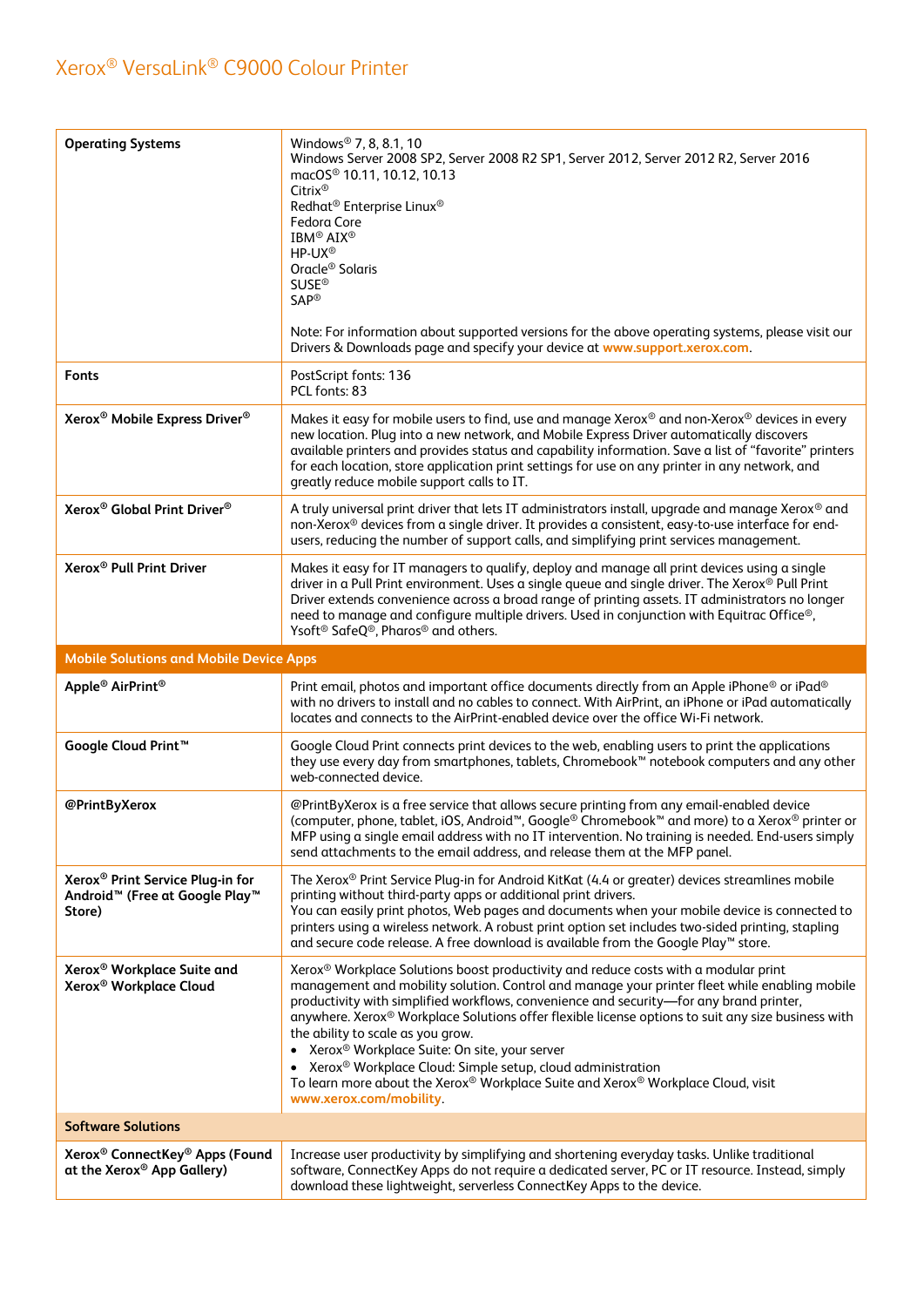| <b>Security</b>                                                                          |                                                                                                                                                                                                                                                                                                                                                                                                                                                                                                                                                                                                                                                                                                                                                       |  |
|------------------------------------------------------------------------------------------|-------------------------------------------------------------------------------------------------------------------------------------------------------------------------------------------------------------------------------------------------------------------------------------------------------------------------------------------------------------------------------------------------------------------------------------------------------------------------------------------------------------------------------------------------------------------------------------------------------------------------------------------------------------------------------------------------------------------------------------------------------|--|
| <b>Security Features</b>                                                                 | <b>Access Controls</b><br>AES 256-bit Encryption<br>Audit Log<br><b>Certificate Path Validation</b><br>Certificate Revocation List (CRL)/Status Protocol (OCSP)<br>Detection of external programme falsification (XCP Plug-in)<br>Cisco <sup>®</sup> Identity Services Engine (ISE) Integration<br>Domain Filtering<br>FIPS 140-2<br><b>Firmware Verification</b><br><b>Immediate Disk Overwrite</b><br>IP Address Filtering<br><b>IPsec</b><br><b>Network Authentication</b><br>Port Filtering<br>Pre-installed Self-Signed Certificates<br><b>Role Based Permissions</b><br><b>Secure Print</b><br>Security Certificate Management<br>Smart Card Enablement (CAC/PIV/.NET)<br>SNMP <sub>v3</sub><br><b>Status Protocol (OCSP)</b><br><b>TLS/SSL</b> |  |
| <b>Accounting</b>                                                                        |                                                                                                                                                                                                                                                                                                                                                                                                                                                                                                                                                                                                                                                                                                                                                       |  |
| Xerox <sup>®</sup> Standard Accounting / Network Accounting (Standard)                   |                                                                                                                                                                                                                                                                                                                                                                                                                                                                                                                                                                                                                                                                                                                                                       |  |
| <b>Tracking</b>                                                                          | Print usage                                                                                                                                                                                                                                                                                                                                                                                                                                                                                                                                                                                                                                                                                                                                           |  |
| Accounting                                                                               | Xerox <sup>®</sup> Standard Accounting Tool<br>Up to 9,999 User Accounts<br>Up to 500 General accounts<br><b>Network Accounting (Job Based Accounting)</b><br>Up to 60,000 User IDs; Up to 60,000 Account IDs<br>Up to 14,000 accounting records (transactions)                                                                                                                                                                                                                                                                                                                                                                                                                                                                                       |  |
| <b>Features</b>                                                                          | Administrator can manage the feature via the Embedded Web Server.                                                                                                                                                                                                                                                                                                                                                                                                                                                                                                                                                                                                                                                                                     |  |
| Accounting Options - Network Accounting (Allows central server to manage all accounting) |                                                                                                                                                                                                                                                                                                                                                                                                                                                                                                                                                                                                                                                                                                                                                       |  |
|                                                                                          | • Enhanced network accounting with up to the minute data on how the system is being used<br>• Comprehensive management and enterprise scale tracking and reporting of device print usage<br>• Numerous solutions are available through Xerox Alliance Partners. For details visit<br>www.xerox.com<br>• Security enhancements include simultaneous support for HTTP/HTTPS protocols<br>• Device requests account authentication from third party server enabling larger databases of<br>users and accounts<br>• Accept Authentication Login at control panel and pass to third party Networking Account                                                                                                                                               |  |
| <b>Paper Handling</b>                                                                    |                                                                                                                                                                                                                                                                                                                                                                                                                                                                                                                                                                                                                                                                                                                                                       |  |
| <b>Bypass Tray</b>                                                                       |                                                                                                                                                                                                                                                                                                                                                                                                                                                                                                                                                                                                                                                                                                                                                       |  |
| Capacity <sup>4</sup>                                                                    | 100 sheets                                                                                                                                                                                                                                                                                                                                                                                                                                                                                                                                                                                                                                                                                                                                            |  |
| <b>Sizes</b>                                                                             | Custom sizes: 3.5 x 3.9 in. to 12.6 x 19 in./88.9 x 98.4 mm to 320 x 482.6 mm<br>Banners: 12.6 x 52 in./320 x 1320.8 mm                                                                                                                                                                                                                                                                                                                                                                                                                                                                                                                                                                                                                               |  |
| Weights                                                                                  | Simplex: 18 lb. bond to 130 lb. cover/64 to 350 gsm<br>Duplex: 18 lb. bond to 110 lb. cover/64 to 300 gsm                                                                                                                                                                                                                                                                                                                                                                                                                                                                                                                                                                                                                                             |  |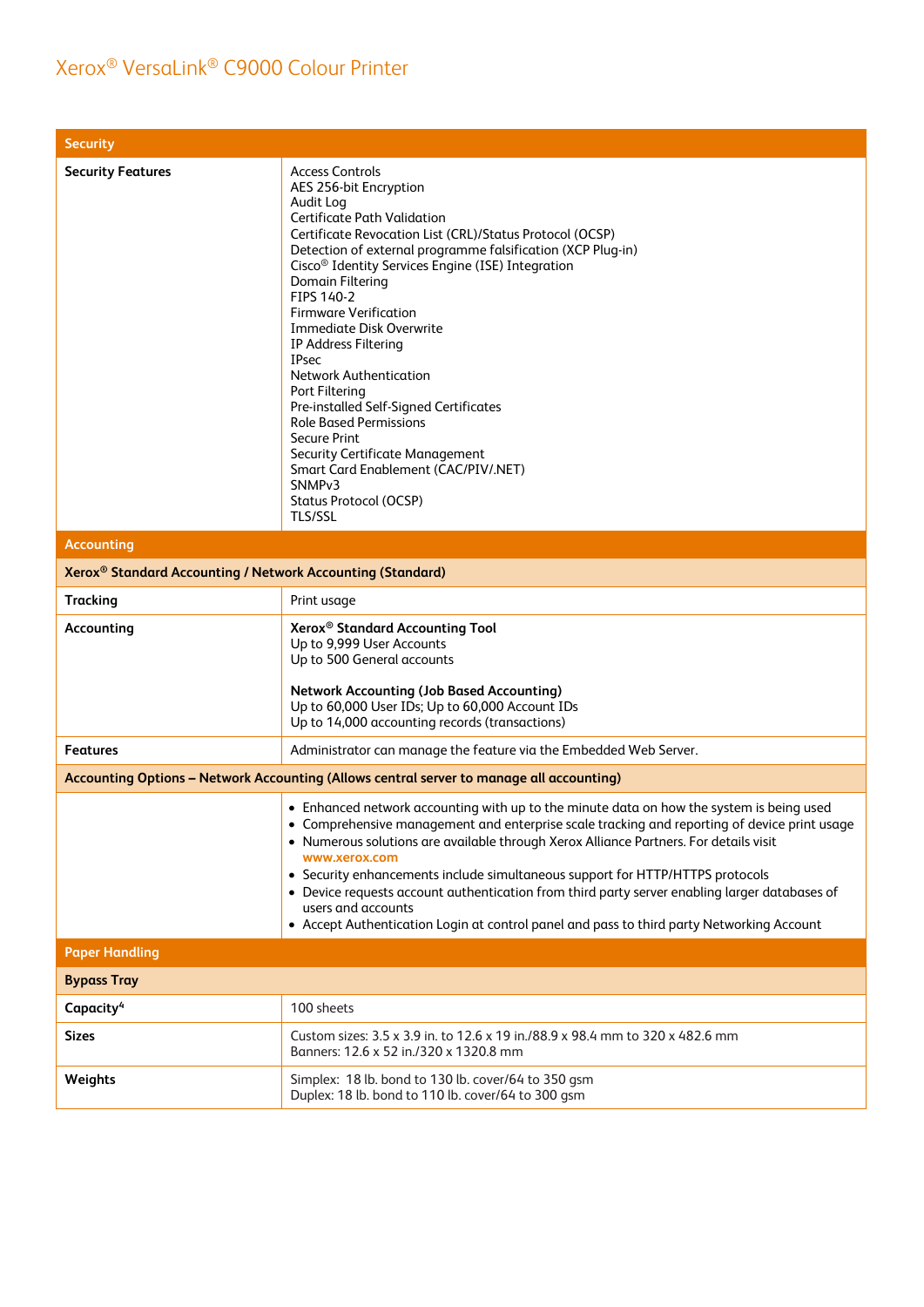| <b>Types</b>              | Bond<br>Plain Paper<br>Cardstock<br>Custom<br>Envelopes<br>Extra Heavyweight Cardstock<br>Extra Heavyweight Glossy Cardstock<br>Glossy Cardstock<br><b>Hole Punched</b><br>Labels<br><b>Heavyweight Cardstock</b><br>Heavyweight Glossy Cardstock<br>Letterhead<br>Lightweight Cardstock<br>Lightweight Glossy Cardstock<br>Pre-Printed<br>Postcards<br>Recycled |
|---------------------------|------------------------------------------------------------------------------------------------------------------------------------------------------------------------------------------------------------------------------------------------------------------------------------------------------------------------------------------------------------------|
| Tray 1 and 2              |                                                                                                                                                                                                                                                                                                                                                                  |
| Capacity <sup>4</sup>     | 520 sheets                                                                                                                                                                                                                                                                                                                                                       |
| <b>Sizes</b>              | Tray 1: 3.9 x 5.8 in. to 11.7 x 17 in./100 x 148 mm to 297 x 431.8 mm<br>Tray 2: 3.9 x 5.8 in. to 12 x 18 in./100 x 148 mm to 320 x 457.2 mm                                                                                                                                                                                                                     |
| Weights                   | 18 lb. bond to 110 lb. cover/64 to 300 gsm                                                                                                                                                                                                                                                                                                                       |
| <b>Types</b>              | Bond<br>Plain Paper<br>Cardstock<br>Custom<br>Envelopes<br><b>Glossy Cardstock</b><br><b>Hole Punched</b><br>Labels<br><b>Heavyweight Cardstock</b><br>Heavyweight Glossy Cardstock<br>Letterhead<br>Lightweight Cardstock<br>Lightweight Glossy Cardstock<br>Pre-Printed<br>Recycled                                                                            |
| <b>Two Tray Module</b>    |                                                                                                                                                                                                                                                                                                                                                                  |
| Capacity <sup>4</sup>     | 1,040 sheets                                                                                                                                                                                                                                                                                                                                                     |
| <b>Sizes</b>              | Custom sizes: 3.9 x 5.8 in. to 12 x 18 in./100 x 148 mm to 320 x 457.2 mm                                                                                                                                                                                                                                                                                        |
| Weights                   | 18 lb. bond to 110 lb. cover/64 to 300 gsm                                                                                                                                                                                                                                                                                                                       |
| <b>Types</b>              | Bond<br>Plain Paper<br>Cardstock<br>Custom<br>Envelopes<br><b>Glossy Cardstock</b><br>Hole Punched<br>Labels<br><b>Heavyweight Cardstock</b><br>Heavyweight Glossy Cardstock<br>Letterhead<br>Lightweight Cardstock<br>Lightweight Glossy Cardstock<br>Pre-Printed<br>Recycled                                                                                   |
| <b>Tandem Tray Module</b> |                                                                                                                                                                                                                                                                                                                                                                  |
| Capacity <sup>4</sup>     | 2,000 sheets                                                                                                                                                                                                                                                                                                                                                     |
| <b>Sizes</b>              | 8.5 x 11 in., 7.25 x 10.5 in./A4, B5                                                                                                                                                                                                                                                                                                                             |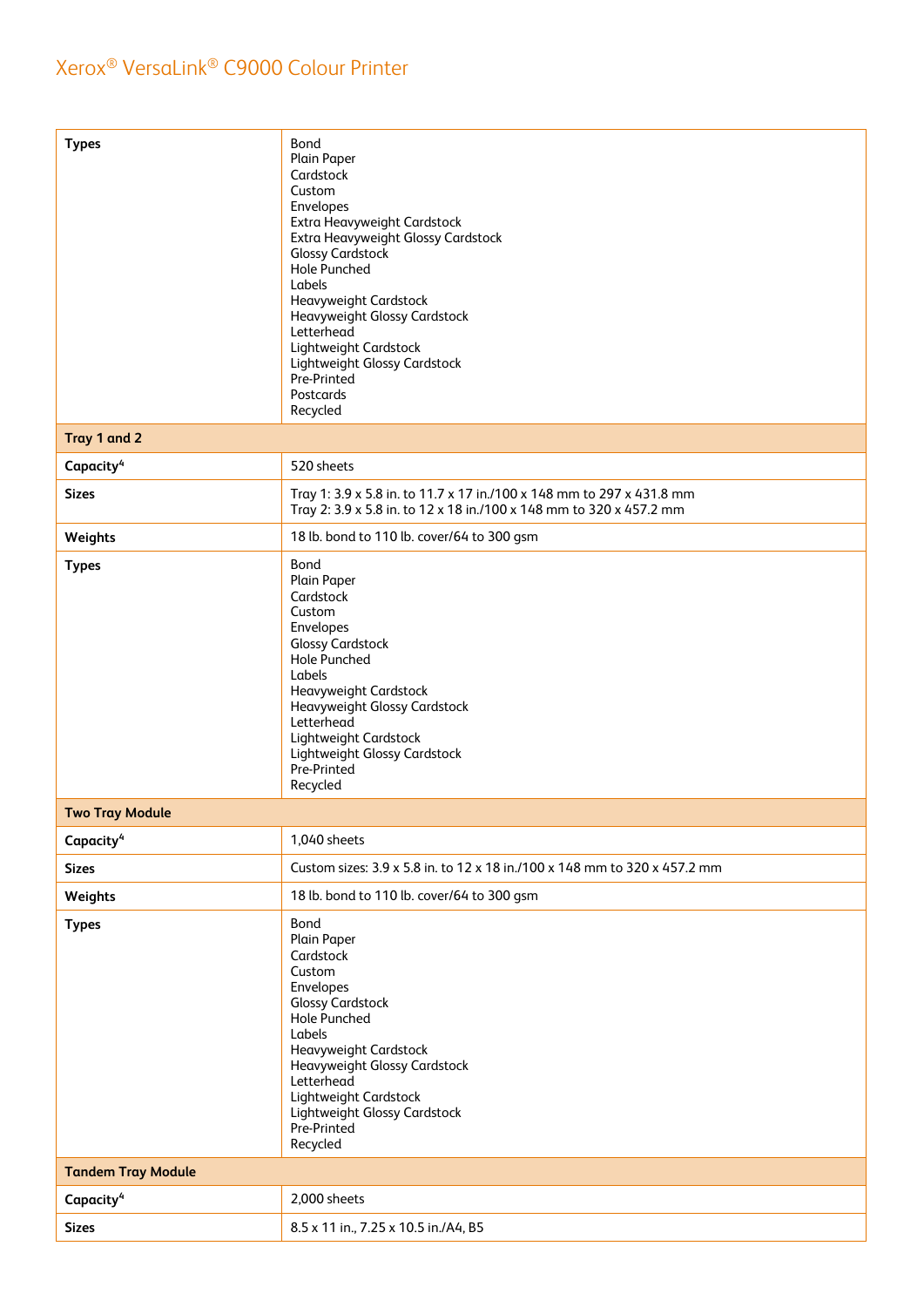| Weights                                           | 18 lb. bond to 110 lb. cover/64 to 300 gsm                                                                                                                                                                                                                                            |
|---------------------------------------------------|---------------------------------------------------------------------------------------------------------------------------------------------------------------------------------------------------------------------------------------------------------------------------------------|
| <b>Types</b>                                      | Bond<br>Plain Paper<br>Cardstock<br>Custom<br>Envelopes<br><b>Glossy Cardstock</b><br><b>Hole Punched</b><br>Labels<br>Heavyweight Cardstock<br><b>Heavyweight Glossy Cardstock</b><br>Letterhead<br>Lightweight Cardstock<br>Lightweight Glossy Cardstock<br>Pre-Printed<br>Recycled |
| <b>High Capacity Feeder</b>                       |                                                                                                                                                                                                                                                                                       |
| Capacity <sup>4</sup>                             | 2,000 sheets                                                                                                                                                                                                                                                                          |
| <b>Sizes</b>                                      | 8.5 x 11 in., 7.25 x 10.5 in./A4, B5                                                                                                                                                                                                                                                  |
| Weights                                           | 18 lb. bond to 95 lb. cover/64 to 216 gsm                                                                                                                                                                                                                                             |
| <b>Types</b>                                      | Bond<br>Plain Paper<br>Cardstock<br>Custom<br><b>Glossy Cardstock</b><br><b>Hole Punched</b><br>Labels<br>Letterhead<br>Lightweight Cardstock<br>Lightweight Glossy Cardstock<br>Pre-Printed<br>Recycled                                                                              |
| <b>Envelope Tray - Replaces Tray 1 (Optional)</b> |                                                                                                                                                                                                                                                                                       |
| Capacity <sup>4</sup>                             | Up to 50 envelopes                                                                                                                                                                                                                                                                    |
| <b>Sizes</b>                                      | #10 commercial, Monarch, DL, C4, C6<br>Custom sizes: 3.5 x 3.85 in. to 9.5 x 13.1 in./90 x 98 mm to 241 x 332 mm                                                                                                                                                                      |
| Weights                                           | 20 lb. bond to 25 lb. bond/75 to 90 gsm                                                                                                                                                                                                                                               |
| <b>Total Capacity</b>                             |                                                                                                                                                                                                                                                                                       |
| VersaLink C9000/DT Capacity <sup>4</sup>          | 1,140 sheets                                                                                                                                                                                                                                                                          |
| Maximum Capacity <sup>4</sup>                     | 5,140 sheets                                                                                                                                                                                                                                                                          |
| <b>Finishing</b>                                  |                                                                                                                                                                                                                                                                                       |
| <b>Output Trays</b>                               |                                                                                                                                                                                                                                                                                       |
| <b>Catch Tray</b>                                 | 500 sheets (without center tray option)<br>2x 250 sheets (with center tray option when offset is off)<br>2x 125 sheets (with center tray option when offset is on)                                                                                                                    |
| <b>Office Finisher (Optional)</b>                 |                                                                                                                                                                                                                                                                                       |
| Capacity <sup>4</sup>                             | Stacking Tray: 2,000 sheets unstapled or<br>1,000 sheets single stapled or<br>750 sheets dual stapled (8.5 x 11 in. / A4) (dual stapling only with optional booklet maker)                                                                                                            |
| <b>Sizes</b>                                      | 8.3 x 7.2 in. to 11.7 x 17 in./210 x 182 mm to 297 x 432 mm                                                                                                                                                                                                                           |
| Weights                                           | 16 lb. bond to 80 lb. cover/60 to 220 gsm                                                                                                                                                                                                                                             |
| <b>Multiposition Stapling</b>                     | 50 sheets of 24 lb. bond/90 gsm                                                                                                                                                                                                                                                       |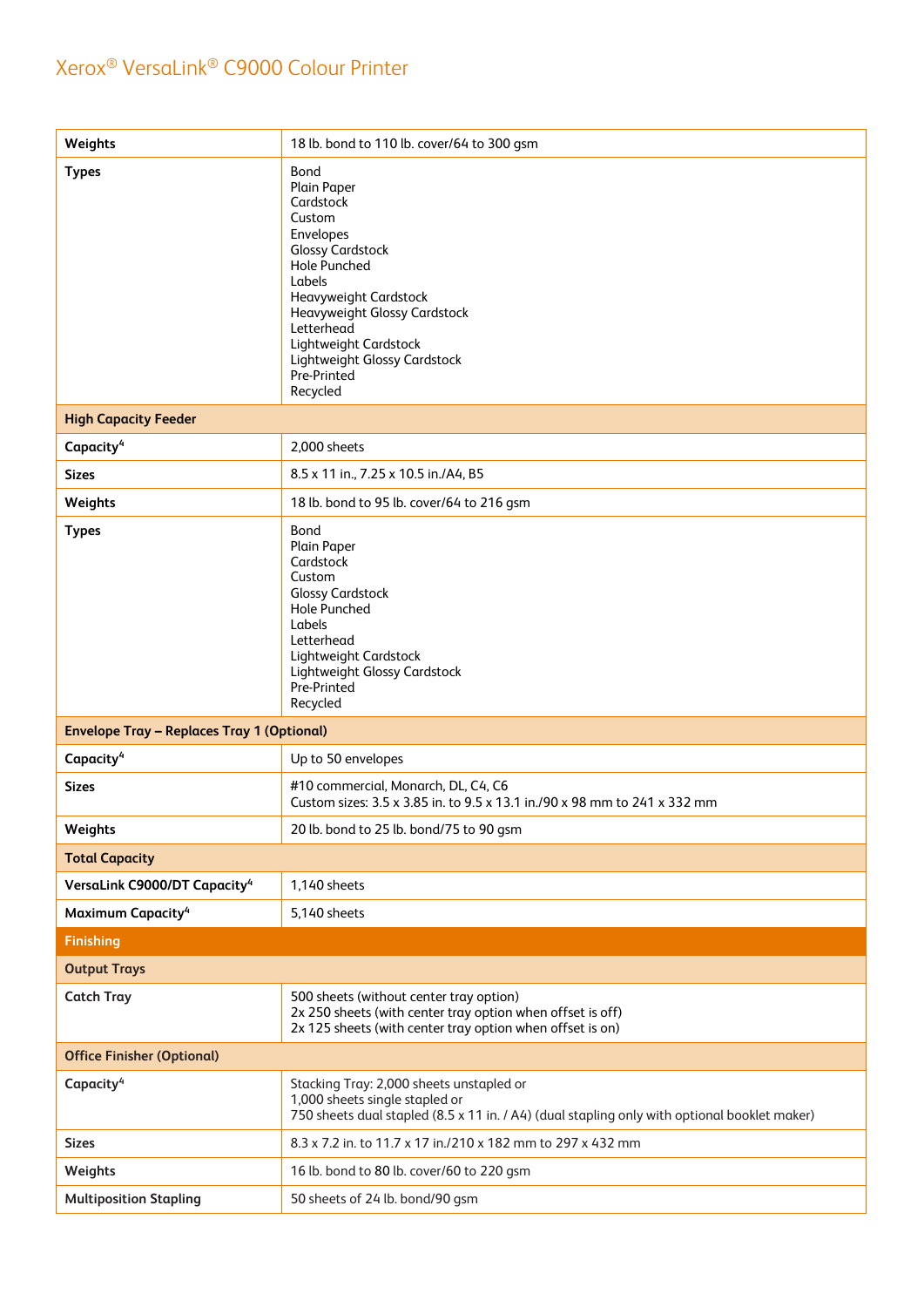| <b>Hole Punch (Optional)</b><br><b>North America:</b><br>Europe:                  | 2/3-hole punch<br>2/4 hole punch                                                                                                                                                                                                                                                                                                                                                                                                              |  |  |
|-----------------------------------------------------------------------------------|-----------------------------------------------------------------------------------------------------------------------------------------------------------------------------------------------------------------------------------------------------------------------------------------------------------------------------------------------------------------------------------------------------------------------------------------------|--|--|
| Booklet Maker for Office Finisher (Score/Crease, Saddle-stitch Staple) (Optional) |                                                                                                                                                                                                                                                                                                                                                                                                                                               |  |  |
| Capacity <sup>4</sup>                                                             | 40 booklets (2-15 sheets per booklet - 20 lb. / 80 gsm or less)                                                                                                                                                                                                                                                                                                                                                                               |  |  |
| <b>Sizes</b>                                                                      | Letter - 8.5 x 11 in. / A4 SEF Legal - 8.5 x 14 in. / B4 SEF Ledger - 11 x 17 in. / A3 SEF                                                                                                                                                                                                                                                                                                                                                    |  |  |
| <b>Saddle-stitch Stapling</b>                                                     | 2-15 sheets / 8-60 page booklet 16 lb. bond to 24 lb. bond / 60 to 90 gsm                                                                                                                                                                                                                                                                                                                                                                     |  |  |
| <b>Score / Crease</b>                                                             | 1-15 sheets / unstapled / 60-105 gsm only                                                                                                                                                                                                                                                                                                                                                                                                     |  |  |
|                                                                                   | <b>Optional BR Booklet Maker Finisher (Requires Horizontal Transport Kit)</b>                                                                                                                                                                                                                                                                                                                                                                 |  |  |
| Capacity <sup>4</sup>                                                             | Offsetting Top Tray: 500 sheets of 8.5 x 11 in./A4 unstapled<br><b>Stacking Stapling Tray:</b><br>1,500 sheets of 8.5 x 11 in./11 x 17 in./A4/A3 unstapled or<br>200 stapled sets of 8.5 x 11 in./A4 (single-position stapling or dual or 4-position stapling) or<br>100 stapled sets of 11 x 17 in./A3                                                                                                                                       |  |  |
| <b>Sizes</b>                                                                      | $4 \times 6$ in. to 11 x 17 in./A6 to A3 for stacking<br>7.25 x 10.5 in. to 11 x 17 in./B5 to A3 for stapling                                                                                                                                                                                                                                                                                                                                 |  |  |
| Weights                                                                           | 16 bond to 110 lb. cover/60 to 300 qsm (coated and uncoated)                                                                                                                                                                                                                                                                                                                                                                                  |  |  |
| <b>Stapling</b>                                                                   | Single and multiposition stapling<br>Auto stapling (50 sheets maximum) - 24 lb. / 90 gsm<br>Letter, Legal, Tabloid, A3, A4, B4 and B5 sizes supported                                                                                                                                                                                                                                                                                         |  |  |
| <b>Hole Punch</b><br>North America<br>Europe                                      | 2/3-hole punch<br>2/4-hole punch<br>4-hole "Swedish" punch (optional)                                                                                                                                                                                                                                                                                                                                                                         |  |  |
| <b>Booklet Maker</b>                                                              | Saddle-stitch 2 to 16 sheets (7 sheets at 106 to 176 gsm coated or 5 sheets at 177 to 220 gsm<br>coated)<br>Bi-fold up to 5 sheets<br>Letter, Legal, Tabloid, A3, A4 supported                                                                                                                                                                                                                                                                |  |  |
| <b>Device Management</b>                                                          |                                                                                                                                                                                                                                                                                                                                                                                                                                               |  |  |
| <b>Network Protocols</b>                                                          | TCP/IP: HTTP/HTTPS, Internet Printing Protocol, LPR/LPD, Raw Socket Printing/Port 9100,<br>IPv4/IPv6,<br><b>WSD</b><br><b>LDAP</b><br>Bonjour <sup>®</sup> / AirPrint <sup>™</sup><br>Most protocols not in use can be disabled                                                                                                                                                                                                               |  |  |
| <b>Administrative Protocols</b>                                                   | DHCP, SNMP, WINS, HTTP, HTTPS, TLS, SNTP, MDNS                                                                                                                                                                                                                                                                                                                                                                                                |  |  |
| Xerox <sup>®</sup> CentreWare <sup>®</sup> Web                                    |                                                                                                                                                                                                                                                                                                                                                                                                                                               |  |  |
|                                                                                   | • A Web-based server application for network administrators that permits web browser-based<br>device management from any workstation, whether running Windows or UNIX or any other<br>operating system<br>• Works with any SNMP-managed printer from any manufacturer<br>• Provides help with device discovery and installations, health checks and troubleshooting, and<br>device upgrades, as well as basic accounting and asset management |  |  |
| Xerox <sup>®</sup> Embedded Web Server - Integrated Device Web Page               |                                                                                                                                                                                                                                                                                                                                                                                                                                               |  |  |
| <b>Device Status</b>                                                              | • Tray status/contents<br>• Consumables status<br>• Billing/Usage<br>• Quick Links<br>• Online Support                                                                                                                                                                                                                                                                                                                                        |  |  |
| <b>Print Queue Viewing</b>                                                        | Job print queue management-view and delete                                                                                                                                                                                                                                                                                                                                                                                                    |  |  |
| <b>Job Submission</b>                                                             | Print-ready files (PS, PCL, PDF, XPS, JPEG)                                                                                                                                                                                                                                                                                                                                                                                                   |  |  |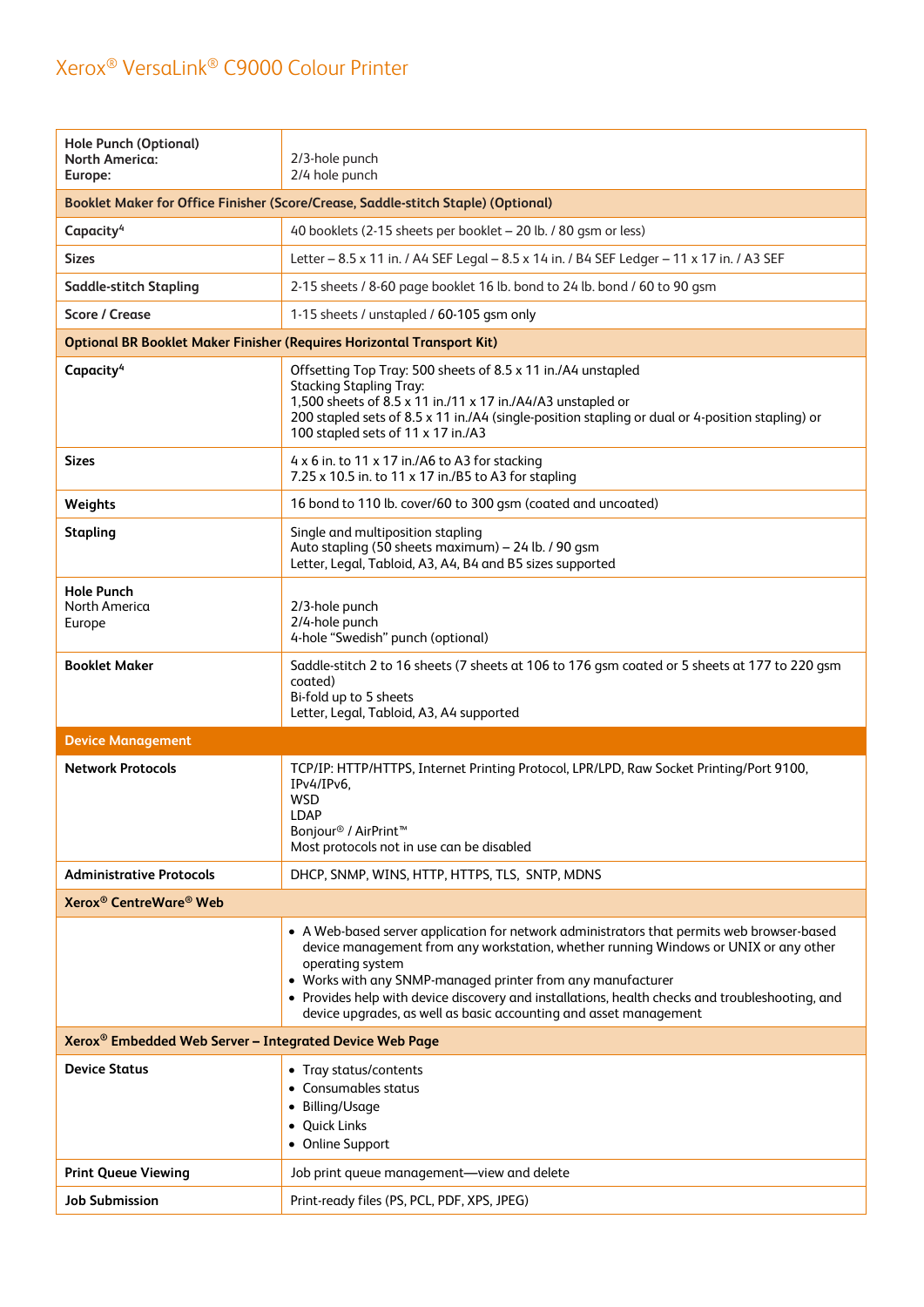| <b>Device Administration</b>                                                      | Allows simple, remote installation setting of configuration options and management of the<br>device                                                                                                                                                                                                                                                                                                                                     |                                                  |  |
|-----------------------------------------------------------------------------------|-----------------------------------------------------------------------------------------------------------------------------------------------------------------------------------------------------------------------------------------------------------------------------------------------------------------------------------------------------------------------------------------------------------------------------------------|--------------------------------------------------|--|
| <b>Browsers</b>                                                                   | Microsoft <sup>®</sup> Internet Explorer <sup>®</sup><br>Microsoft Edge <sup>™</sup><br>Mozilla <sup>™</sup> Firefox <sup>®</sup><br>Apple <sup>®</sup> Safari <sup>®</sup><br>Google Chrome <sup>™</sup>                                                                                                                                                                                                                               |                                                  |  |
| <b>Remote Services</b>                                                            |                                                                                                                                                                                                                                                                                                                                                                                                                                         |                                                  |  |
| Xerox <sup>®</sup> MeterAssistant <sup>®</sup> Service                            | Automates the process of collecting and submitting meter reads for tracking and billing of<br>Xerox® device usage. Eliminates the need for time-consuming end-user involvement and ensures<br>that meter reads are submitted to Xerox on time.                                                                                                                                                                                          |                                                  |  |
| Xerox <sup>®</sup> SuppliesAssistant <sup>®</sup> Service                         | Automatically orders supplies for Xerox <sup>®</sup> output devices based on actual usage, eliminating the<br>need to manually manage supplies inventory.                                                                                                                                                                                                                                                                               |                                                  |  |
| MaintenanceAssistant Service                                                      | Offers a fast (and free) way to resolve potential issues and receive assistance and automate the<br>troubleshooting/repair process. Diagnostic data is sent to Xerox, allowing for problems to be<br>solved faster with increased uptime.                                                                                                                                                                                               |                                                  |  |
| <b>What's In The Box</b>                                                          |                                                                                                                                                                                                                                                                                                                                                                                                                                         |                                                  |  |
|                                                                                   | • VersaLink C9000 Colour Printer<br>• Starter Capacity Print Cartridge: One of each (Cyan, Magenta, Yellow: 12,000 print capacity <sup>5</sup> ,<br>Black: 18,000 print capacity <sup>5</sup><br>• Drum Cartridge - One of each (Cyan, Magenta, Yellow, and Black 190,000 print capacity) <sup>6</sup><br>· Quick Use Guide<br>• Install Guide<br>• Software and Documentation CD (with Drivers and Warranty Statement)<br>• Power Cord |                                                  |  |
| <b>Supplies and Accessories</b>                                                   | Quantity                                                                                                                                                                                                                                                                                                                                                                                                                                | <b>Part Number</b>                               |  |
|                                                                                   |                                                                                                                                                                                                                                                                                                                                                                                                                                         |                                                  |  |
| <b>Supplies</b>                                                                   |                                                                                                                                                                                                                                                                                                                                                                                                                                         |                                                  |  |
| <b>Standard Capacity Toner</b><br><b>Cartridges</b>                               | Cyan: 12,300 standard pages <sup>5</sup><br>Magenta: 12,300 standard pages <sup>5</sup><br>Yellow: 12,300 standard pages <sup>5</sup><br>Black: 18,900 standard pages <sup>5</sup>                                                                                                                                                                                                                                                      | 106R04070<br>106R04071<br>106R04072<br>106R04073 |  |
| <b>High Capacity Toner Cartridges</b>                                             | Cyan: 26,500 standard pages <sup>5</sup><br>Magenta: 26,500 standard pages <sup>5</sup><br>Yellow: 26,500 standard pages <sup>5</sup><br>Black: 31,400 standard pages <sup>5</sup>                                                                                                                                                                                                                                                      | 106R04082<br>106R04083<br>106R04084<br>106R04085 |  |
| <b>Drum Cartridge</b>                                                             | Cyan: 190,000 standard pages <sup>6</sup><br>Magenta: 190,000 standard pages <sup>6</sup><br>Yellow: 190,000 standard pages <sup>6</sup><br>Black: 190,000 standard pages <sup>6</sup>                                                                                                                                                                                                                                                  | 101R00602                                        |  |
| <b>Waste Cartridge</b>                                                            | 47,000 standard pages <sup>6</sup>                                                                                                                                                                                                                                                                                                                                                                                                      | 108R01504                                        |  |
| <b>IBT Cleaner</b>                                                                | 160,000 standard pages <sup>6</sup>                                                                                                                                                                                                                                                                                                                                                                                                     | 104R00256                                        |  |
| <b>Transfer Roller</b>                                                            | 200,000 standard pages <sup>6</sup>                                                                                                                                                                                                                                                                                                                                                                                                     | 116R00015                                        |  |
| <b>Tray 1-4 Feed Rollers</b>                                                      | 300,000 standard pages <sup>6</sup>                                                                                                                                                                                                                                                                                                                                                                                                     | 109R00790                                        |  |
| Tray 5 (MPT) Feed Rollers                                                         | 100,000 standard pages <sup>6</sup>                                                                                                                                                                                                                                                                                                                                                                                                     | 116R00016                                        |  |
| <b>Tray 6 Feed Rollers</b>                                                        | 300,000 standard pages <sup>6</sup>                                                                                                                                                                                                                                                                                                                                                                                                     | 116R00017                                        |  |
| <b>Office Finisher Booklet Maker</b><br>Cartridge<br>(8 cartridges per container) | 16,000 staples<br>(2,000 each cartridge)                                                                                                                                                                                                                                                                                                                                                                                                | 008R12897                                        |  |